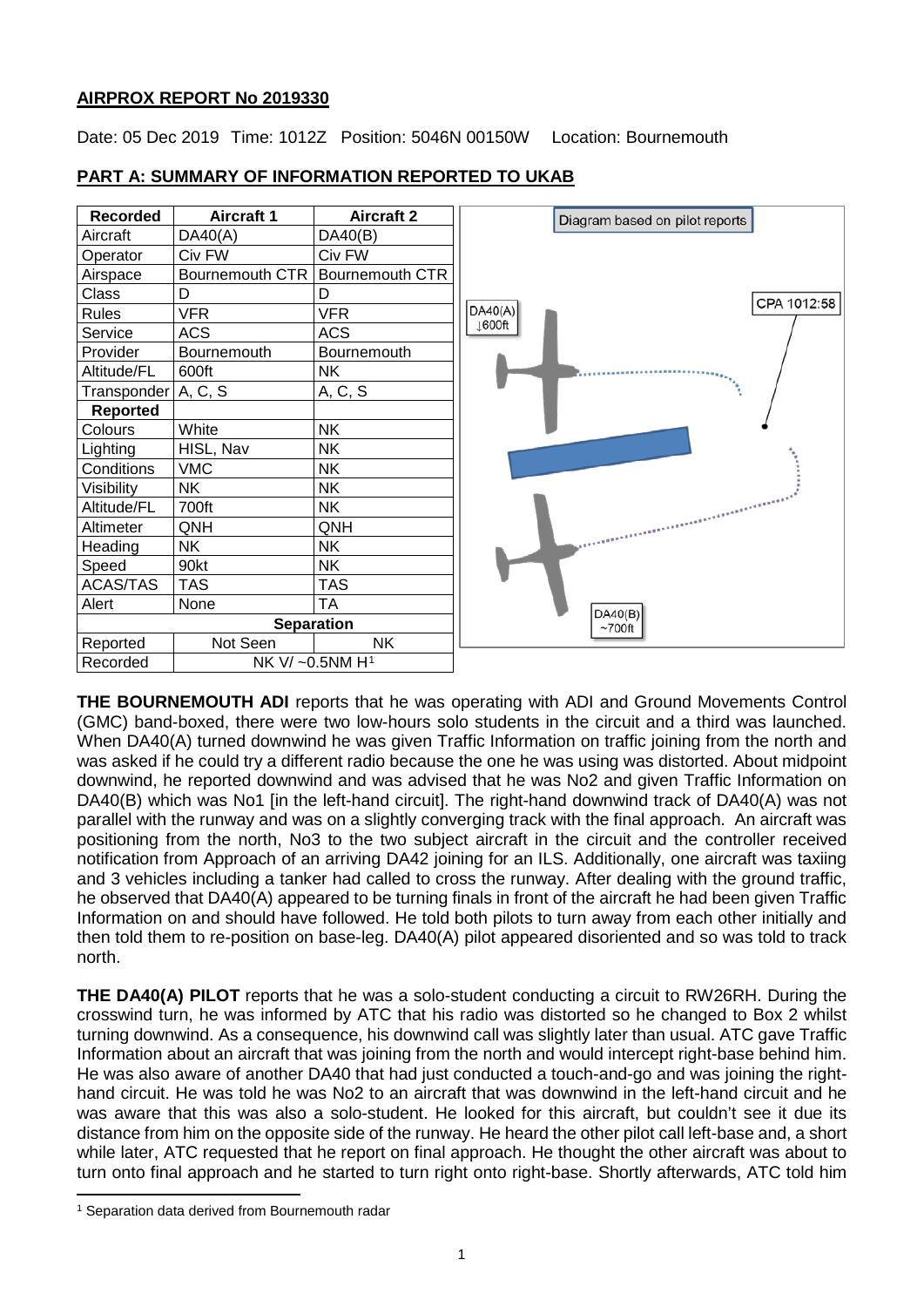that both aircraft were on base-leg on opposite circuit directions. When challenged by ATC, he reported that he was not visual and they instructed him to turn right. As he was turning right, he looked for the inbound traffic and the other aircraft downwind and, at this stage, he was unsure where ATC wanted him to re-position. A short while later ATC instructed him to turn onto a northerly heading and establish an orbit at the end of the downwind leg. He did not receive a warning from his TAS.

**THE DA40(B) PILOT** reports that he was running late and trying to get in as many circuits as possible to complete his lesson. He heard over the radio that the DA40(A) was having radio issues and had to change to Box 2. He was told he was No1, turned onto final and, about a mile and half from the threshold, his TCAS warning alerted and he heard ATC tell DA40(A) to make an immediate right turn. He became visual with DA40(A) and made an immediate left-turn and started climbing back up to circuit height. He made a slight mistake by forgetting to add more power, noticed his speed was decreasing and put the power in 5-10sec later. He continued tracking south and was waiting for the radio calls to stop before asking whether he should turn around back onto left-base. He didn't remember getting instructions from ATC until he asked, although he acknowledged that he could have mis-remembered and thought that, with hindsight, he could have continued his approach to land. After getting in a call to ATC, he was told he was No5 and was to land instead of touch-and-go.

# **Factual Background**

The weather at Bournemouth was recorded as follows:

EGHH 050950Z VRB01KT 8000 FEW020 02/02 Q1022

# **Analysis and Investigation**

# **CAA ATSI**

Screenshots are taken from the Bournemouth ATM screen.

In addition to the two Airprox DA40s, the Bournemouth Tower controller had another DA40 in the circuit, a DA62 inbound from the north and a DA42 inbound from the south-east for an ILS approach. At 1010:00 DA40(B), reported downwind left-hand (Figure 1).



Figure 1 – 1010:00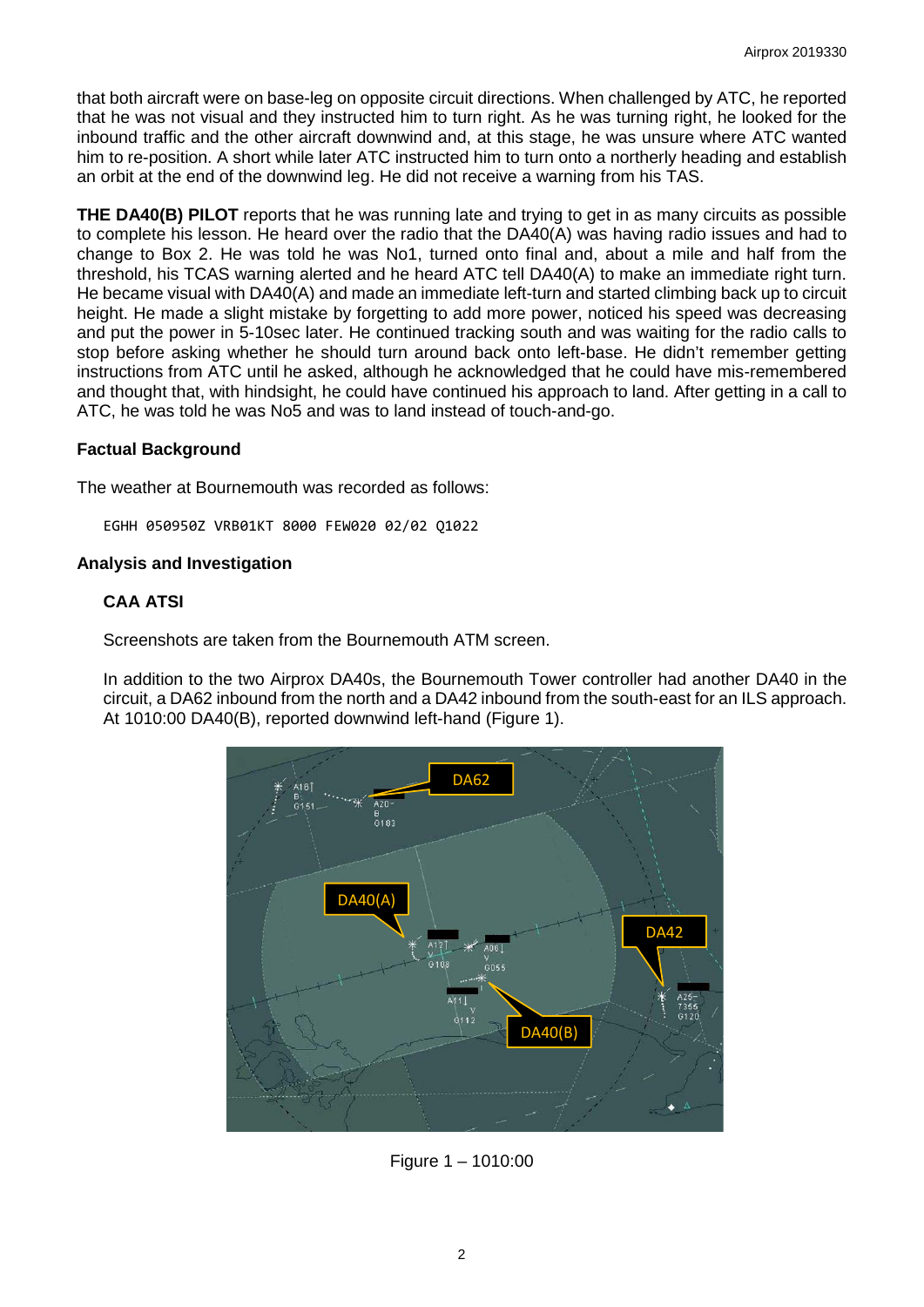The controller was dealing with a number of vehicular movements on the airfield and one aircraft ground movement when, at 1010:20, the radar controller pre-noted the DA62 from the north and the DA42 on a 13-mile final. At 1011:00, the DA62 pilot called the Tower controller and was instructed to report right-base and advised that the right-hand circuit was active. The controller then passed Traffic Information on the DA62 to the DA40(A) pilot who had turned downwind right-hand. The pilot acknowledged this, although their transmission was distorted. The controller asked the pilot if they could try their second radio, which was acknowledged. At 1011:25, the DA40(B) pilot reported ready for left-base and was instructed by the controller to report final, which was acknowledged. At 1011:54, the DA40(A) pilot reported downwind right-hand for a touch-and-go. The controller advised them that they were No2, and that No1 was a DA40 turning onto left-base about 2 miles to the southeast. The controller asked the DA40(A) pilot to report if they became visual (with DA40(B)), which was acknowledged (Figure 2).



Figure 2 – 1011:54

The controller was then occupied with two groups of vehicles crossing the runway. At 1012:33, the controller advised the DA62 pilot that they were "*No3 in traffic, No2 is in your 1 o'clock at about 3 miles downwind*". They then continued the transmission without a break, calling the DA40(A) pilot and instructing them "*not too tight downwind - you're turning inbound confirm?*". The DA40(A) pilot replied "*Wilco*" (Figure 3).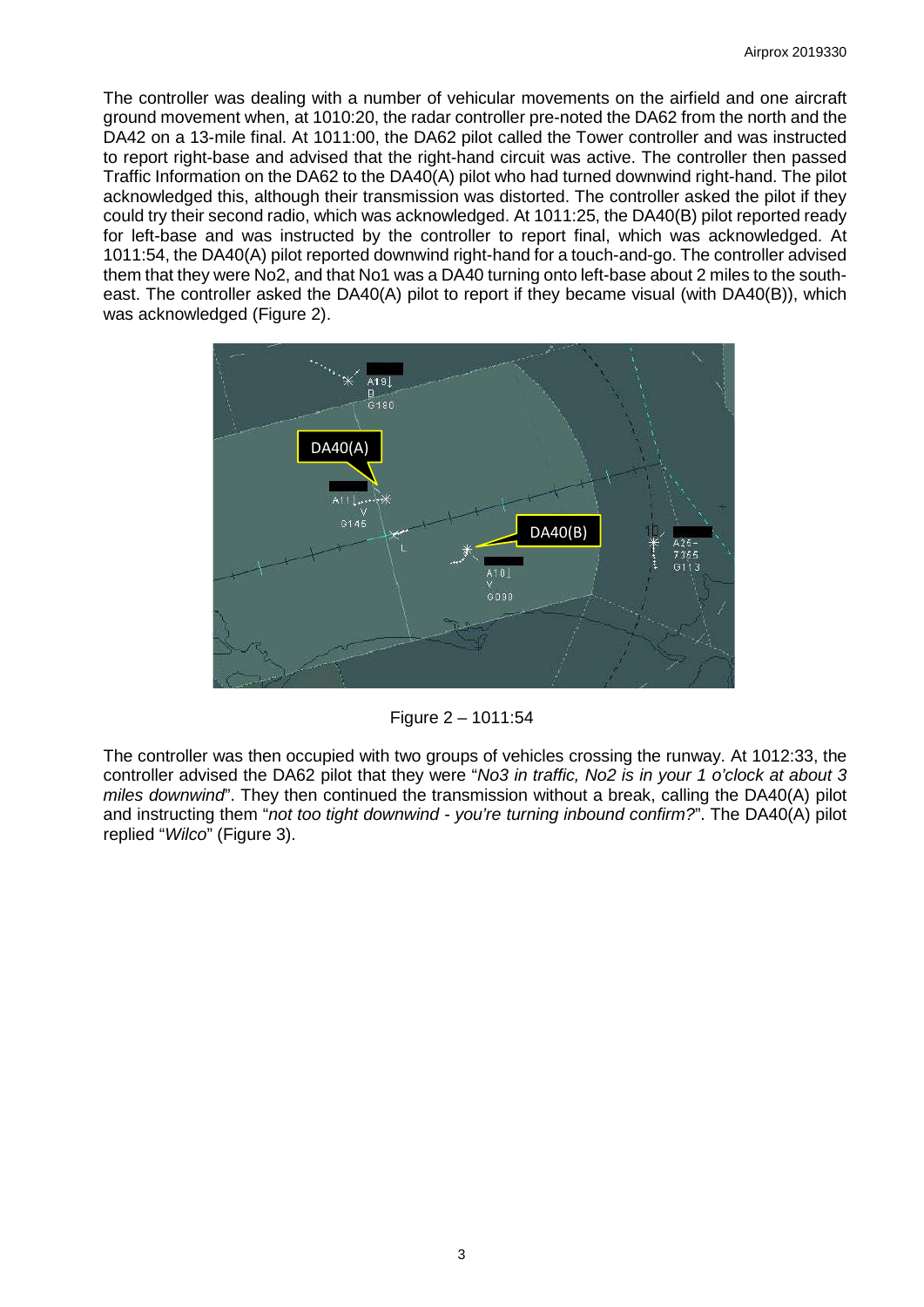

Figure 3 – 1012:33

At 1012:47, the controller instructed the DA40(A) pilot *"(incomplete abbreviated callsign) turn right, (abbreviated callsign) turn right now, you're in front of another aircraft turning onto final. You're No2 to that aircraft. Are you visual?*". The DA40(A) pilot advised "*traffic not sighted*". (Figure 4).



Figure 4 – 1012:47

Then, at 1012:58, the controller instructed the DA40(B) pilot *"(abbreviated callsign) er turn left immediately*" which was acknowledged. It is estimated that this was the point of CPA, with the aircraft separated by less than 0.5NM and 100ft (Figure 5).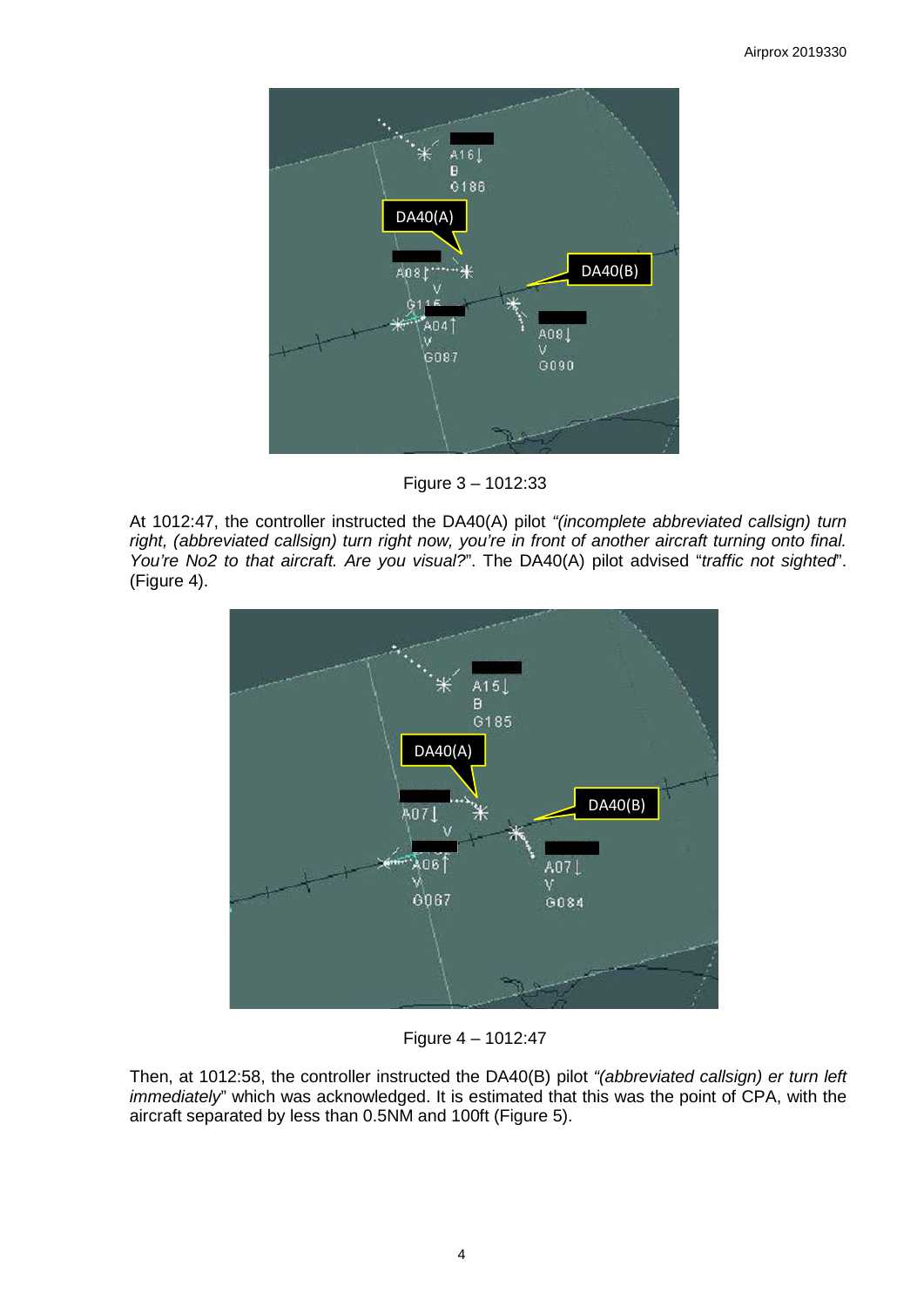

Figure 5 – 1012:58 CPA

By 1013:04, the DA40(A) could be seen to be turning to the right on the radar replay, and its pilot subsequently reported going-around (at 1013:20).

The circuit appears to have been running well, with the Tower controller fully aware of all aircraft positions and passing Traffic Information accordingly. The pilot of the DA40(A) stated that their downwind call was later than normal because they had been occupied with changing their radios due to the reported distortion. The pilot was aware of the DA62 joining from the north and heard the DA40(B) pilot call on left base. In their report they stated that, after hearing the DA40(B) pilot call on left-base, they were then instructed by the controller to report final. This was evidenced by their turn onto right-base shortly afterwards, observed on the ATM recording. When the controller started to advise the DA62 pilot joining right-base of their position in the circuit, they then apparently noticed the confliction between both DA40s and the question to the DA40(A) pilot, "*you're turning inbound, confirm?"*, may have been taken as a clearance, because in response the DA40(A) pilot responded *"Wilco".* 

The controller then took positive control of the situation, issuing instructions to the pilot of the DA40(A) to resolve the confliction. The pilot of DA40(B) reported receiving a TCAS warning when on final approach, sighting  $DA40(A)$  shortly afterwards and making a turn to the left to avoid it. The DA40(A) pilot reported not being visual with DA40(B) at any time. When the DA40(A) pilot called downwind, it might have been more appropriate for the controller to have advised them that they were No2 and to *follow* the DA40(B) on left-base, rather than requesting a visual call. This would have had the benefit of giving the DA40(A) a positive instruction with which, had they been unable to comply, (i.e. not being visual with the DA40(B)), might have then prompted the pilot to say something, allowing the controller to issue further advice/instructions. As such, the turn onto right-base made by the DA40(A) pilot, ahead-of, and apparently without visual contact with, the DA40(B), led to the Airprox.

The Bournemouth ATC investigation covered the possible use of GMC and the number of aircraft allowed in the circuit, but concluded that, although both might have helped to reduce workload, it would not have prevented the Airprox due to the positioning and actions of the pilot of DA40(A) turning in ahead of the DA40(B).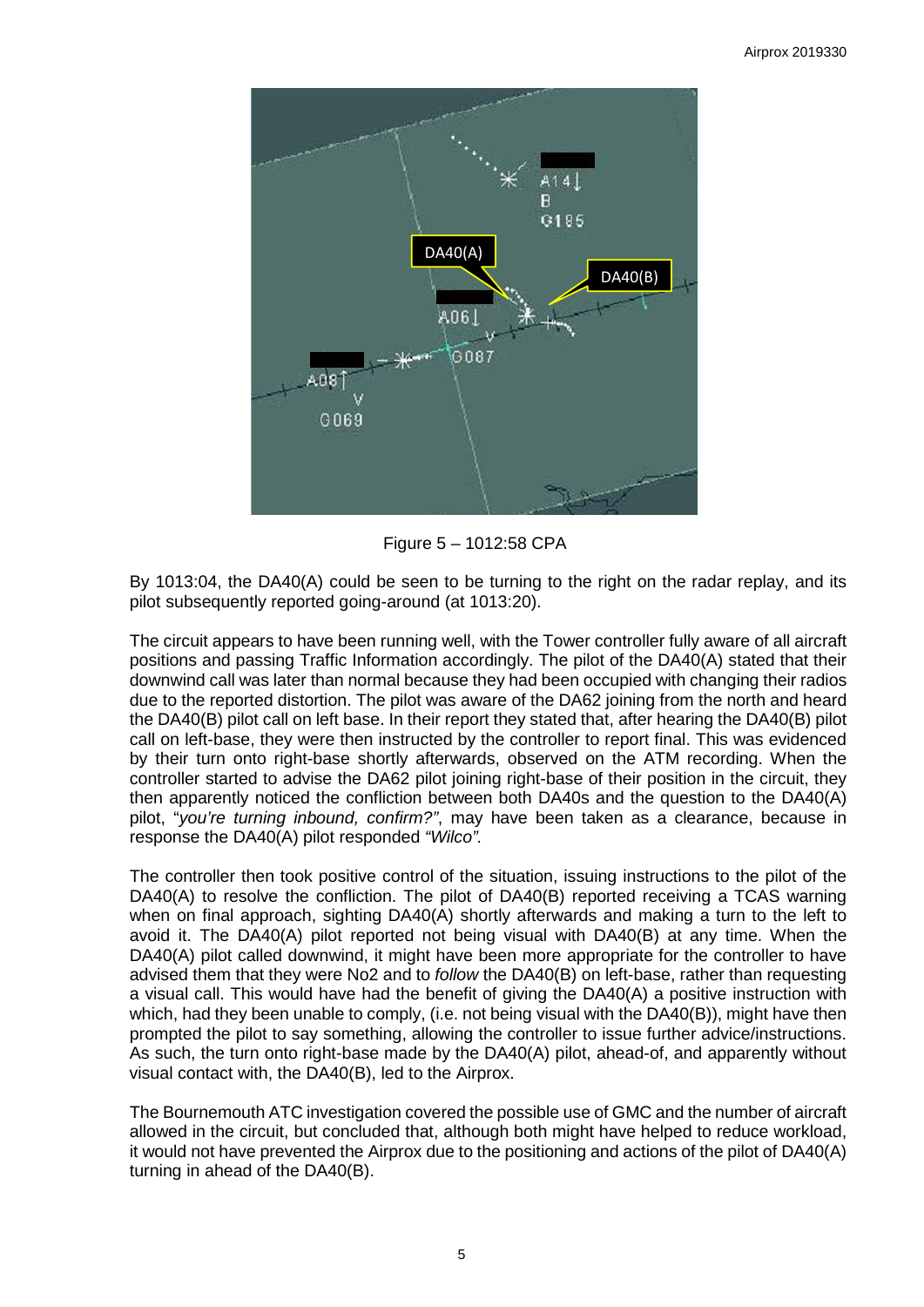The Airprox took place in Class D airspace where both aircraft were receiving an Aerodrome Control Service.

CAP493 Section 2: Chapter 1: Aerodrome Control:

#### *2. Responsibilities*

*2.1 Aerodrome Control shall issue information and instructions to aircraft under its control to achieve a safe, orderly and expeditious flow of air traffic with the objective of:* 

*(1) Preventing collisions between:* 

*(a) aircraft flying in, and in the vicinity of, the ATZ;* 

*(b) aircraft taking-off and landing;* 

*(c) aircraft and vehicles, obstructions and other aircraft on the manoeuvring area.*

*Note: Aerodrome Control is not solely responsible for the prevention of collisions. Pilots and vehicle drivers must also fulfil their own responsibilities in accordance with Rules of the Air.*

# **UKAB Secretariat**

The DA40(A) and DA40(B) pilots shared an equal responsibility for collision avoidance and not to operate in such proximity to other aircraft as to create a collision hazard. [2](#page-5-0) An aircraft operated on or in the vicinity of an aerodrome shall conform with or avoid the pattern of traffic formed by other aircraft in operation. [3](#page-5-1)

### **Bournemouth ATC Occurrence Investigation**

The ADI controller was operating with Tower and GMC positions band-boxed at the time of the incident. The operating hours of GMC are published in the AIP as 1000-1800L; however, staff shortages over an extensive period of time have resulted in this not being possible, therefore the position is not routinely manned. Three solo students, all from the same training establishment, were operating in the visual circuit. General practice is to allow one or two aircraft in the visual circuit so as not to overload the ADI controller who may not have the availability of a GMC controller, whilst minimising delays to other aircraft and maximising training value to the circuit aircraft. However, numbers of accepted training aircraft are decided on a daily basis according to staffing levels on any particular day. Any additional trainers are accepted at the discretion of the duty controller at the time.

DA40(A) was crosswind right-hand when the ADI controller passed traffic regarding a DA62 which was inbound from the north. The response from the student was distorted to the extent that the transmission was barely readable. The controller advised the student pilot of this and requested that he tried the other box. The pilot responded but the transmission was unreadable. Just over half a minute later he transmitted again and was informed of his number in the circuit pattern. The ADI controller was asked about their rationale for allowing three aircraft in the circuit at the same time, and whether they considered traffic levels necessitated the opening of the GMC position. The controller advised that traffic levels had been very light up to the time of the incident and that he considered traffic levels had been manageable with both ADC and GMC combined. He explained that DA40(B) had been late getting airborne into the circuit (the aircraft should have landed at 1000 at which time DA40(A) was due to get airborne). The controller reported that he allowed DA40(B) to remain in the circuit as it was quiet enough at the time.

Several vehicles were on frequency at the time of the incident; at 10:12:11, a fuel tanker received clearance to cross the runway at holding point Charlie. This transmission was immediately followed by a clearance to Fire 3 in convoy with two other fire vehicles to cross the runway at holding point Romeo. Then a response to a request from 'Tels', who were cleared to holding point Delta. Holding point Romeo is situated to the left of the controller's position in the VCR. With the exception of one aircraft in the climb-out, the other aircraft were approaching the RW26 threshold, which is positioned

 $\overline{\phantom{a}}$ 

<span id="page-5-0"></span><sup>2</sup> SERA.3205 Proximity.

<span id="page-5-1"></span><sup>&</sup>lt;sup>3</sup> SERA.3225 Operation on and in the Vicinity of an Aerodrome.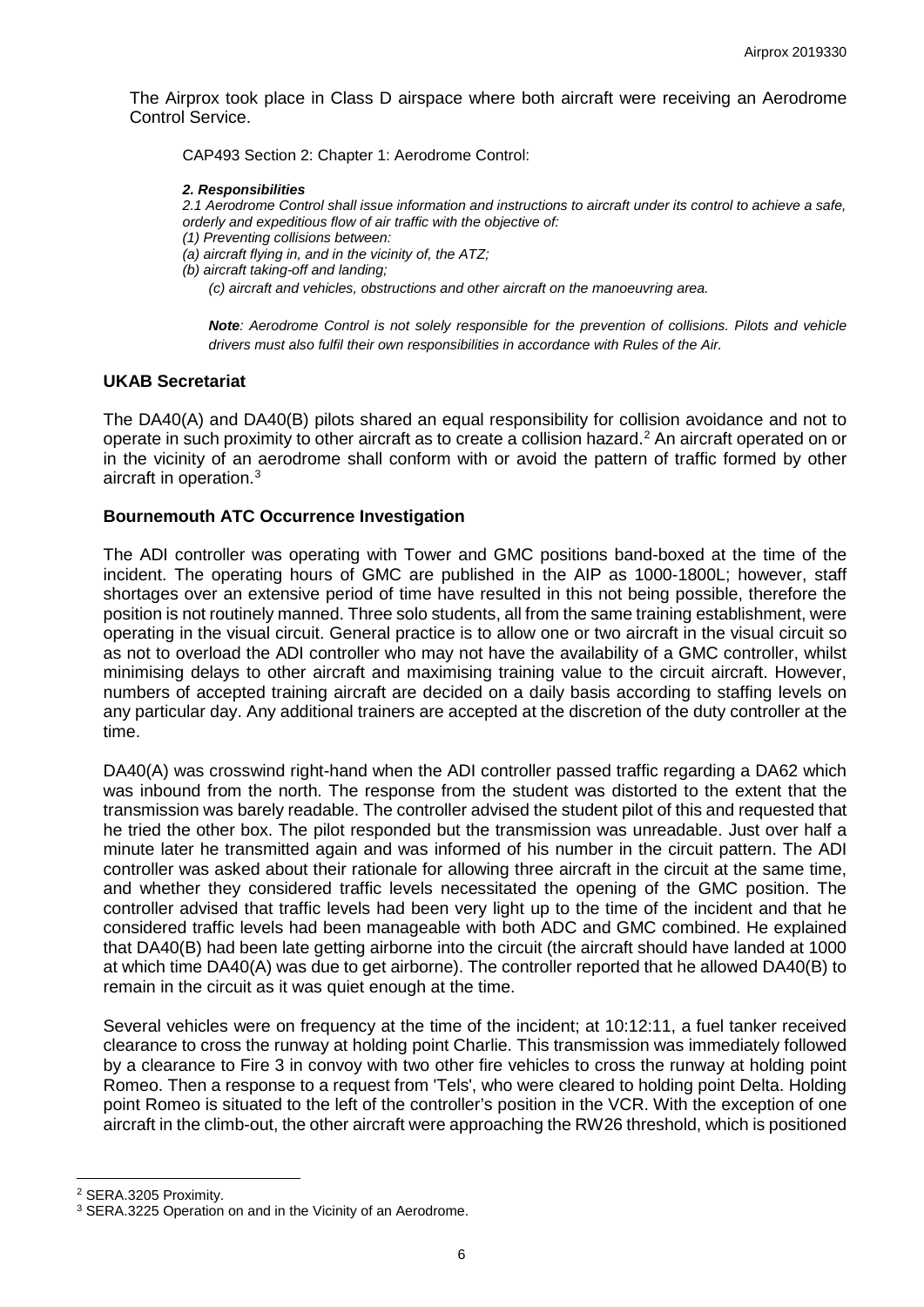to the right of the controller. The ADI controller stated that he was "pretty sure" he took his eye off the aircraft whilst observing the three fire vehicles crossing the runway from holding point Romeo.

Whilst the controller transmitted to the vehicles, DA40(A) can be seen on the radar replay to drift closer to the final approach track and towards DA40(B), which is just about to turn on to final approach from left-base at 2.25NM. The controller reported post-incident that the track of the aircraft "wasn't great" but not entirely unusual from a trainee pilot. The controller's next transmission was Traffic Information and number in the pattern to the DA62 pilot, a faster moving aircraft inbound towards right base. Whilst the controller was transmitting to this aircraft, the ATM recording depicts DA40(A) beginning to turn inbound towards final ahead of DA40(B), the aircraft he has acknowledged that he will follow. The transmission by the controller at this time was as follows:

*10:12:34: (DA62 c/s) you're number three in traffic number two is in your one o'clock at about three miles downwind, (DA40(A)) not too tight downwind you're turning inbound confirm?*

The investigator considers that whilst the student pilot had incorrectly turned in front of DA40(B), the controllers use of the word "*confirm*" at the end of the transmission may have been misinterpreted by the DA40(A) pilot to have been an instruction rather than a question, because the pilot's response was "*Wilco*". However the controllers immediate transmission in response was:

*10:12:46: (DA40(A) C/S) turn right (C/S) turn right now turn right now you're in front of another aircraft turning on to final, you're number two to that aircraft, are you visual?*

Therefore it is considered that any misinterpretation by the pilot that he was turning inbound correctly was so momentary that the impact upon the proximity of the two aircraft would not have been affected, i.e. the Airprox was going to occur anyway.

The written account by the DA40(A) pilot contained a discrepancy in that he described hearing the No1 aircraft call on left-base and shortly after being informed by ATC that he was to report on final approach. The pilot also stated in his report that he thought DA40(B) was about to turn onto the final approach so started a right turn to join right-base. The pilot was correct in his assumption that DA40(B) was about to turn on to final, but had a lack of appreciation as to where on final the aircraft was positioning. The DA40(A) pilot had flown a tighter circuit pattern to the north of the airfield than DA40(B) had to the south. Despite not being visual with the other aircraft, he assumed the aircraft must be ahead and commenced the base turn without knowing where it was and without being instructed to do so, thus turning towards a 1.5NM final in front of the other aircraft which was positioning on to final at 2NM. Consideration was also given as to whether resolving the radio issues may have caused a distraction of any relevance. The pilot mentioned in his report that he changed to his Com2 box whilst turning downwind which may have resulted in a later than normal downwind call; there was, however, no reason to believe this potential distraction played a part in the eventual Airprox.

The account outlined by the DA40(B) pilot was a largely accurate version of events. The pilot was instructed to turn left immediately to avoid the other aircraft and the pilot responded promptly. Once the traffic situation had been resolved, DA40(B)'s circuit detail was curtailed due to delays resulting from the number of aircraft having to orbit. By this time, the student was in excess of 20min beyond the time at which his circuit detail should have finished. He had been late getting airborne into the visual circuit and had been allowed to overrun his training slot.

The controller was operating with ADC and GMC band-boxed with a number of vehicles on frequency which potentially drew the controller's concentration away from the primary task of dealing with the aircraft. Had GMC been open, it would have assisted with the workload. However, it is considered that the reduction in controller workload would not have prevented the occurrence from happening. Whilst the controller did not use the phrase 'avoiding action', the instructions issued to both aircraft to resolve the confliction were spoken with urgency and both pilots responded promptly.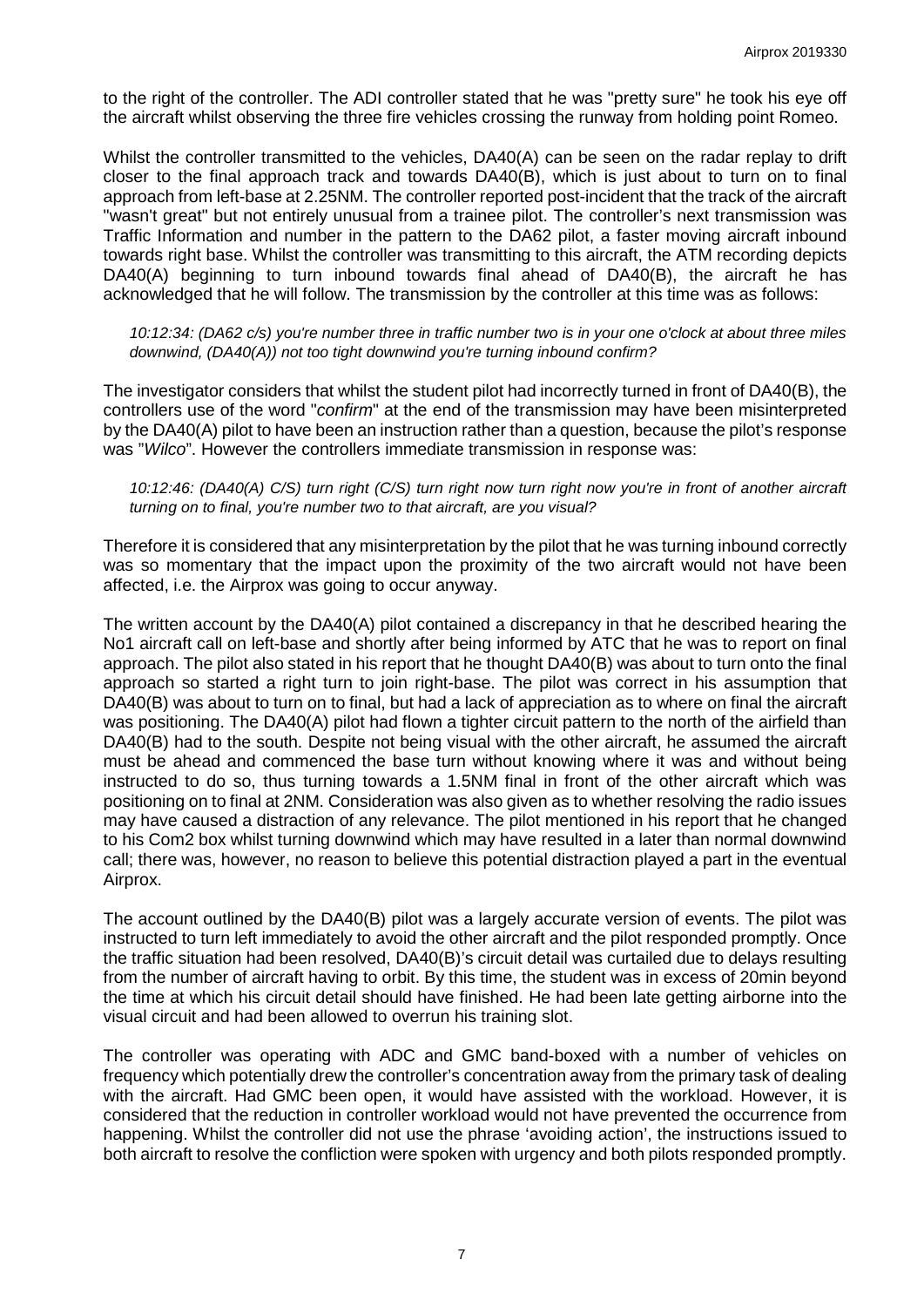The investigation recommended that the DA40 training company is reminded of the importance of complying with the times of training bookings and that instructors and trainee pilots should be reminded of the importance of complying with the times for which they have booked training. This will assist in regulating traffic levels.

### **Summary**

An Airprox was reported when DA40(A) and DA40(B) flew into proximity in the Bournemouth visual circuit at 1012hrs on Thursday 5<sup>th</sup> December 2019. Both pilots were operating under VFR in VMC, both pilots were in receipt of an Aerodrome Control Service from Bournemouth Tower.

### **PART B: SUMMARY OF THE BOARD'S DISCUSSIONS**

Information available consisted of reports from the pilots of both aircraft, transcripts of the relevant RT frequencies, radar photographs/video recordings, reports from the air traffic controllers involved and reports from the appropriate ATC and operating authorities. Relevant contributory factors mentioned during the Board's discussions are highlighted within the text in bold, with the numbers referring to the Contributory Factors table displayed in Part C.

Due to the exceptional circumstances presented by the coronavirus pandemic, this incident was assessed as part of a 'virtual' UK Airprox Board meeting where members provided a combination of written contributions and dial-in/VTC comments. Although not all Board members were present for the entirety of the meeting and, as a result, the usual wide-ranging discussions involving all Board members were more limited, sufficient engagement was achieved to enable a formal assessment to be agreed along with the following associated comments.

The Board first looked at the actions of the DA40(A) pilot. He was a low-hours solo-student and they noted that he had a lot to contend with in assimilating the traffic in the busy circuit and with his radio problems. When his downwind track converged onto the base-leg (**CF6**), it caused the controller some concern. However, members agreed that the phraseology used by the controller when questioning whether the pilot was turning onto base-leg had been ambiguous and had probably been misunderstood to be an instruction. Nevertheless, they felt that the student pilot should have questioned what he thought to be an instruction, knowing that he wasn't visual with the one ahead which he knew he had to position behind (**CF7**, **CF8**). There followed a discussion about the issues around teaching students when it was acceptable to question an ATC instruction, or to ask for additional information, and members noted that this was often down to guidance and supervision from instructors, although they stopped short of making this a contributory factor in this case. The DA40(A) pilot had been told by ATC that he was No2 to the DA40 in the left-hand circuit and it had been his responsibility to ensure he adhered to the circuit order and that he was visual with it before he turned onto base-leg, whether or not he believed the controller had told him to turn inbound (**CF4**, **CF5**, **CF9**). Once he had turned onto base-leg, the controller gave him an instruction to turn away, which he followed, and so he had not seen the DA40(B) (**CF11**).

The Board then briefly discussed the actions of DA40(B) pilot. He had been in the left-hand circuit and had been told he was No1; once he had turned onto base-leg he had received a TAS alert and had become visual with the DA40(A) (**CF10**). He had received instructions from ATC to turn away from the DA40(A) and had not been overly concerned by the incident.

Turning to the Bournemouth ADI controller, members noted that he had been operating with the ADI and GMC positions band-boxed, which meant that he had to deal with all ground movements, including a number of vehicles requiring clearances to cross the runway, and they considered that his had undoubtedly been a distraction to him (**CF1**, **CF3**). They noted that it was common for units to operate with circuits in opposite directions, but that it did require controllers and pilots to maintain awareness of all circuit users. That said, the controller had noticed that the DA40(A) pilot's track was converging towards the base-leg. Unfortunately, the phraseology that he had used to alert the pilot had been ambiguous and the Board thought that if he had been clearer, the student pilot might not have turned. Controller members of the Board noted that, had the controller included Traffic Information on the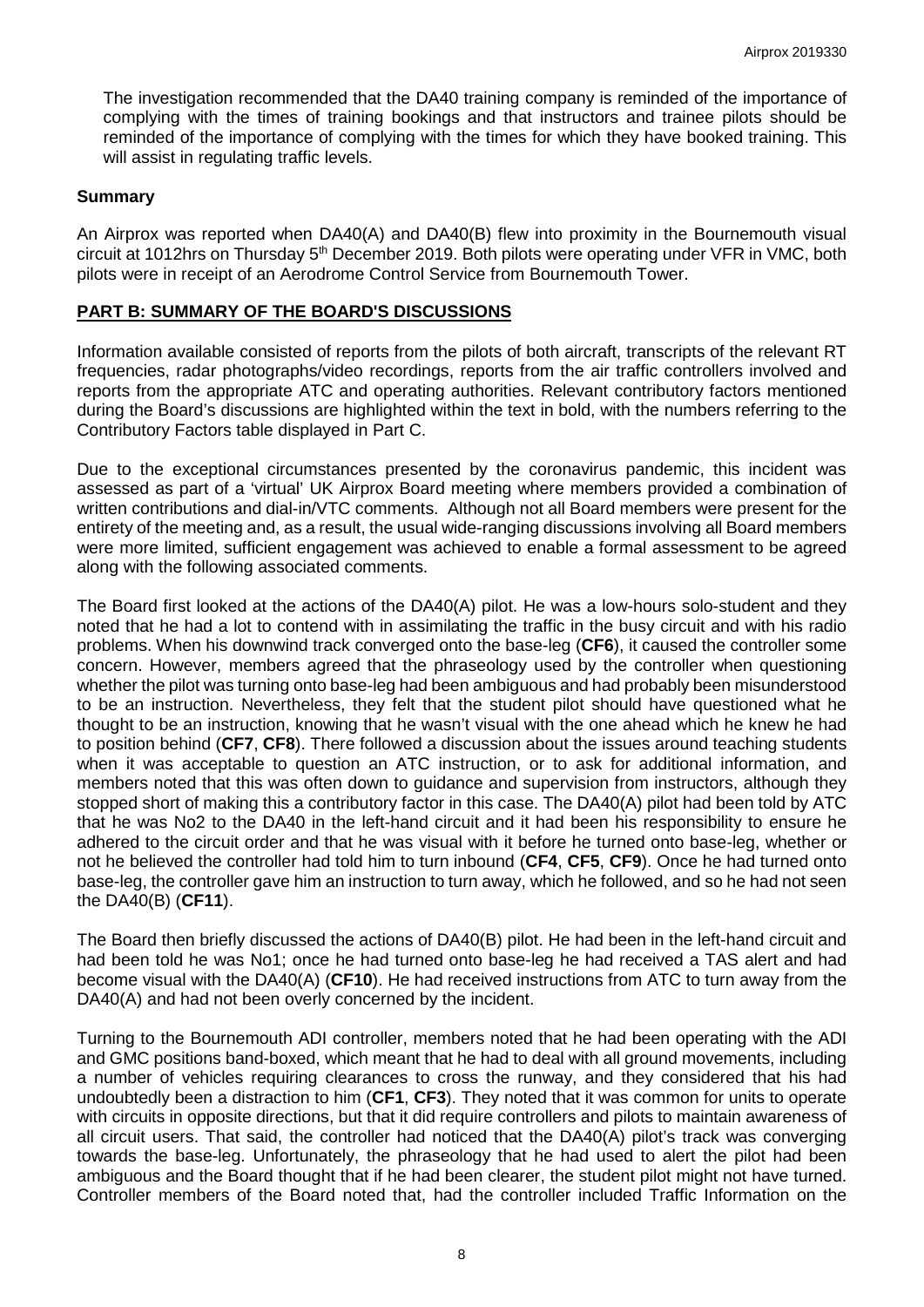position of the DA40(B) at this point, the DA40(A) pilot may have realised that it hadn't been an instruction to turn in, and anyway it may have enabled the pilot to become visual (**CF2**). It was obvious to Board members that the controller had not intended for the DA40(A) pilot to turn at that point and, once he had realised what was happening, he had quickly told the pilot to turn right, away from the other aircraft. Members briefly commented that if he had used the terminology 'avoiding action' it may have ensured the pilot was under no illusion as to the nature of the turn, but in the event the pilot had taken the turn anyway.

Finally, in determining the risk, it was quickly agreed that the DA40(B) pilot was visual with DA40(A), and the controller had given swift instructions to turn both aircraft away. Therefore, although safety had been degraded, there had been no risk of collision; Risk Category C.

# **PART C: ASSESSMENT OF CONTRIBUTORY FACTORS AND RISK**

Contributory Factors:

|              | 2019330                                                        |                                                     |                                                                     |  |  |  |  |  |  |
|--------------|----------------------------------------------------------------|-----------------------------------------------------|---------------------------------------------------------------------|--|--|--|--|--|--|
| <b>CF</b>    | Factor                                                         | <b>Description</b>                                  | Amplification                                                       |  |  |  |  |  |  |
|              | <b>Ground Elements</b>                                         |                                                     |                                                                     |  |  |  |  |  |  |
|              | • Manning and Equipment                                        |                                                     |                                                                     |  |  |  |  |  |  |
| $\mathbf{1}$ | Organisational                                                 | • ATM Staffing and Scheduling                       | Sub-Optimal establishment or scheduling of staff                    |  |  |  |  |  |  |
|              | • Situational Awareness and Action                             |                                                     |                                                                     |  |  |  |  |  |  |
| 2            | <b>Human Factors</b>                                           | • Traffic Management Information Provision          | Not provided, inaccurate, inadequate, or late                       |  |  |  |  |  |  |
| 3            | <b>Human Factors</b>                                           | • Distraction - Job Related                         |                                                                     |  |  |  |  |  |  |
|              | <b>Flight Elements</b>                                         |                                                     |                                                                     |  |  |  |  |  |  |
|              |                                                                | • Regulations, Processes, Procedures and Compliance |                                                                     |  |  |  |  |  |  |
| 4            | <b>Human Factors</b>                                           | • Flight Crew ATM Procedure Deviation               | Regulations/procedures not complied with                            |  |  |  |  |  |  |
|              | <b>. Tactical Planning and Execution</b>                       |                                                     |                                                                     |  |  |  |  |  |  |
| 5            | <b>Human Factors</b>                                           | • Action Performed Incorrectly                      | Incorrect or ineffective execution                                  |  |  |  |  |  |  |
| 6            | <b>Human Factors</b>                                           | • Aircraft Navigation                               | Did not avoid/conform with the pattern of traffic<br>already formed |  |  |  |  |  |  |
|              | • Situational Awareness of the Conflicting Aircraft and Action |                                                     |                                                                     |  |  |  |  |  |  |
| 7            | <b>Human Factors</b>                                           | • Understanding/Comprehension                       | Pilot did not assimilate conflict information                       |  |  |  |  |  |  |
| 8            | <b>Human Factors</b>                                           | • Lack of Communication                             | Pilot did not request additional information                        |  |  |  |  |  |  |
| 9            | <b>Human Factors</b>                                           | • Monitoring of Other Aircraft                      | Pilot did not sufficiently integrate with the other<br>aircraft     |  |  |  |  |  |  |
|              | • Electronic Warning System Operation and Compliance           |                                                     |                                                                     |  |  |  |  |  |  |
| 10           | Contextual                                                     | • ACAS/TCAS TA                                      | <b>TCAS TA / CWS indication</b>                                     |  |  |  |  |  |  |
|              | • See and Avoid                                                |                                                     |                                                                     |  |  |  |  |  |  |
| 11           | <b>Human Factors</b>                                           | • Monitoring of Other Aircraft                      | Non-sighting or effectively a non-sighting by one or<br>both pilots |  |  |  |  |  |  |

Degree of Risk: C.

 $\overline{\phantom{a}}$ 

Safety Barrier Assessment<sup>[4](#page-8-0)</sup>

<span id="page-8-0"></span><sup>4</sup> The UK Airprox Board scheme for assessing the Availability, Functionality and Effectiveness of safety barriers can be found on the [UKAB Website.](http://www.airproxboard.org.uk/Learn-more/Airprox-Barrier-Assessment/)